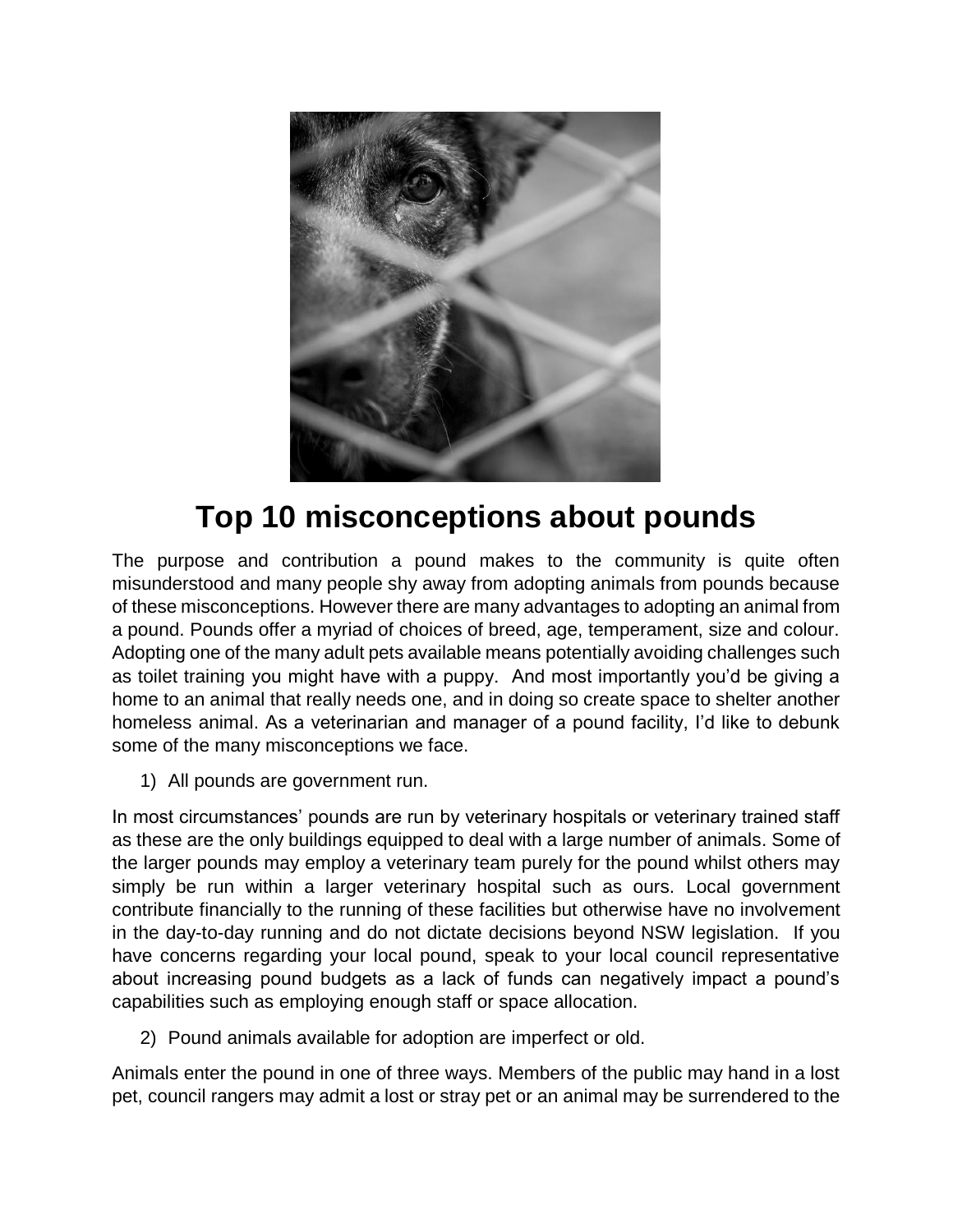pound due to a change in the owner's circumstances. The vast majority of these animals are healthy and young to middle aged. Occasionally we do have older animals impounded or animals with health or behavioural issues however this does not automatically disqualify them as adoptable.

3) Pounds are dirty places

Our pound facility is run in conjunction with our vet hospital and as such adheres to strict hygiene and cleaning protocols. Considering most of the impounded animals have unknown vaccination statuses and could be potentially contagious, hygiene is particularly important to avoid spread of disease. Great care is taken to ensure each animal is screened for possible infectious disease and facilities are well kept.

4) Pound animals aren't looked after very well

All impounded animals are looked after by trained staff, usually in the veterinary industry. 100% of these staff are animal lovers, dedicated to ensuring each animal gets the very best care. All animals entering our pound facility are given a full health check by a vet and any preventative care or treatment required such as flea protection, wound care or skin treatment regardless of costs involved. So in fact these animals have the very best of care with constant veterinary supervision and a team of staff that are carefully selected to ensure they have the appropriate qualifications and compassion by the bucketful.

5) Pound animals are euthanased if not rehomed

Each pound has a different policy on this, however most will make every attempt to rehome animals before considering euthanasia. At our pound facility we are lucky enough to have the space and means to continue care of these animals for as long as required so do not euthanase animals based on time spent impounded. However, many pounds are overflowing and euthanasia is occasionally considered when more suitable animals require the space for adoption. This is an incredibly difficult decision for pound staff to make and is not taken lightly.

There is much controversy around the term "no kill" shelters. A good pound facility should have a "low kill" policy which essentially means that where possible animals are not euthanased. However, when an animal is being prepared for adoption they must undergo behavioural and physical assessments to ensure they are suitable for adoption. Occasionally euthanasia may be the only reasonable option for example in case of uncontrollable painful conditions or severe behavioural conditions that may put people or other pets at risk of injury. These decisions are carefully considered by multiple veterinary-trained staff and take into account the animal's welfare as well as public health concerns.

6) Purebred animals are never available at the pound

We frequently have purebred animals surrendered to us or brought in as strays. In fact a study in the U.S.A. showed 25% of pound animals are purebreds. Where possible, we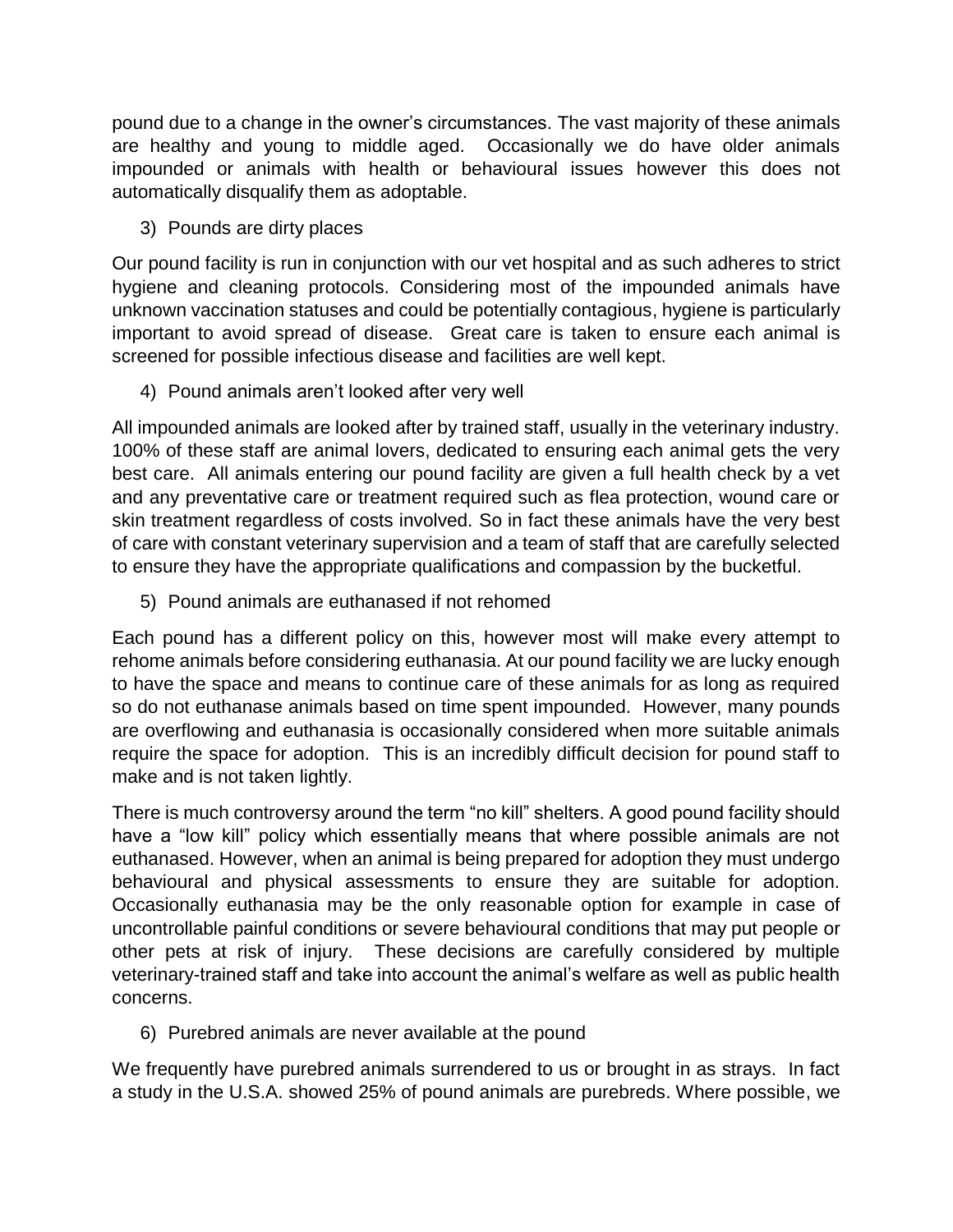work with breed specific rescue groups to attempt to foster or rehome via these associations.

7) Pounds are sad and depressing places and animals may be "damaged" by their stay.

A pound may seem depressing as they showcase so many animals needing a home, but consider the alternative of these animals living on the streets or meeting an untimely cruel end due to their owners not wanting them. In a pound environment they are provided with food, shelter, protection and love from compassionate staff who are committed to finding them their new homes.

All animals can respond differently to a change in their circumstances but in many cases pound animals benefit from the structured care and supervision they receive during their impoundment, especially if they have been living on the streets or in an unstructured environment previously. Impoundment does not necessarily create behavioural issues and animals who are rescued from pounds have equal opportunity to become loyal and loving members of the family as those obtained from other sources.

8) Pound animals are likely to have health issues and cost more in vet bills

The overwhelming majority of pound animals are healthy and are available for adoption with no underlying concerns regarding disease. However, due to the lack of history available for most of these pets there is no guarantee they don't have genetic issues due to poor breeding or problems as a result of previous illness or disease. Each animal undergoes a veterinary assessment on arrival and any health concern that is noted is addressed and a management plan considered prior to adoption. For example we frequently perform dental work or treat skin disease prior to adoption. Sometimes animals with "special needs" are available for adoption and these are outlined during the adoption process so the new owner must be willing to commit financially and mentally to potential veterinary costs. Thankfully there are a lot of wonderful people out there willing to take on these special cases.

From a behavioural perspective, an animal's personality and rapport with a new family cannot be completely known until it is living in that situation so essentially adoption of an animal from any environment carries an equal risk.

9) Adoption fees are too high

If pounds were to charge out adoptions at the price the animal costs to the facility (which would include veterinary time, procedures, food, labour, utilities, preventative medicine) the adoption prices would be considerably higher. But pounds aren't about making profit or even covering costs, they are about keeping animals safe, reuniting pets with owners or finding them new homes. The goal for adoption prices is to make it extremely affordable to potential owners but not so low that owners impulse buy or don't consider the ramifications of adopting a new pet. New owners must be aware that pets cost money